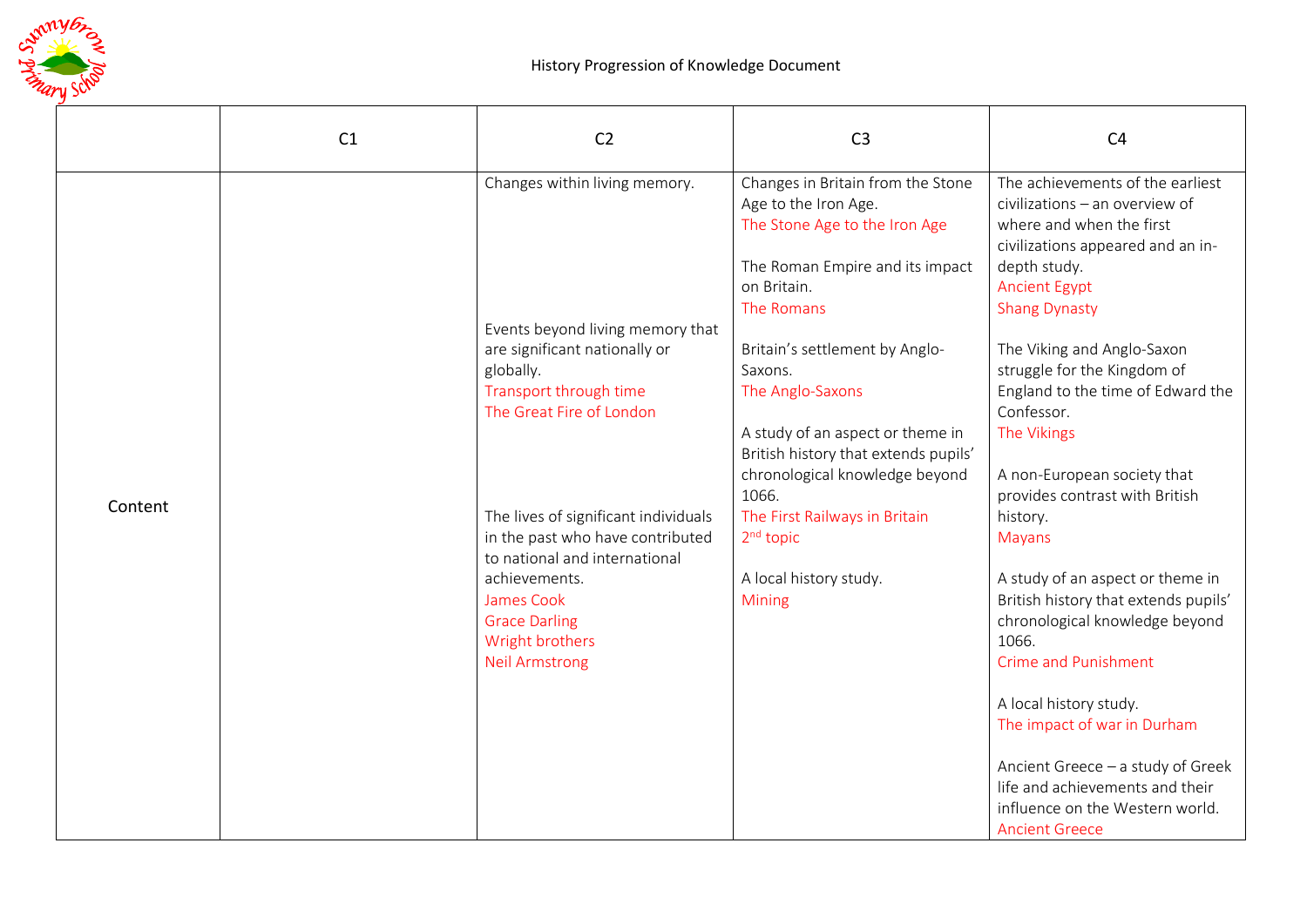

|                           | Develop, then demonstrate an                                 | Develop increasingly secure                                          | As class 3.                                              |
|---------------------------|--------------------------------------------------------------|----------------------------------------------------------------------|----------------------------------------------------------|
|                           | awareness of the past, using                                 | chronological knowledge and                                          |                                                          |
|                           | common words and phrases                                     | understanding of history, local,                                     | Use greater depth and range of                           |
|                           | relating to the passing of time.                             | British and world.                                                   | knowledge                                                |
|                           |                                                              |                                                                      |                                                          |
| Chronology                | Show where places, people and                                | Put events, people, places and                                       |                                                          |
|                           | events fit into a broad                                      | artefacts on a time-line.                                            |                                                          |
|                           | chronological framework.                                     |                                                                      |                                                          |
|                           |                                                              | Use correct terminology to                                           |                                                          |
|                           | Begin to use dates.                                          | describe events in the past.                                         |                                                          |
|                           | Develop, the use a wide                                      | Develop use of appropriate                                           | Record knowledge and                                     |
|                           | vocabulary of historical terms,                              | subject terminology, such as:                                        | understanding in a variety of                            |
| <b>Historical Terms</b>   | such as: a long time ago, recently,                          | empire, civilisation, monarch                                        | ways, using dates and key terms                          |
|                           | when my L. were younger, years,                              |                                                                      | appropriately                                            |
|                           | decades, centuries                                           |                                                                      |                                                          |
|                           | Ask and begin to answer                                      | Ask and answer questions about                                       | Devise, ask and answer more                              |
|                           | questions about events e.g.                                  | the past, considering aspects of                                     | complex questions about the past,                        |
|                           | When? What happened? What                                    | change, cause, similarity and                                        | considering key concepts in                              |
|                           | was it like? Why? Who was                                    | difference and significance.                                         | history.                                                 |
|                           | involved?                                                    |                                                                      |                                                          |
|                           |                                                              | Suggest where we might find                                          | Select sources independently and                         |
|                           | Understand some ways we find                                 | answers to questions considering                                     | give reasons for choices.                                |
|                           | out about the past e.g. using                                | a range of sources.                                                  |                                                          |
| <b>Historical Enquiry</b> | artefacts, pictures, stories and                             |                                                                      | Analyse a range of source material                       |
|                           | websites.                                                    | Understand that knowledge about                                      | to promote evidence about the                            |
|                           |                                                              | the past is constructed from a                                       | past.                                                    |
|                           | Choose and use parts of stories<br>and other sources to show | variety of sources.                                                  |                                                          |
|                           |                                                              |                                                                      | Construct and organise response                          |
|                           | understanding of events.                                     | Construct and organise responses<br>by selecting relevant historical | by selecting and organising<br>relevant historical data. |
|                           | Communicate understanding of                                 | data                                                                 |                                                          |
|                           | the past in a variety of ways.                               |                                                                      |                                                          |
|                           | Identify different ways that the                             | Be aware that different versions                                     | Understand that the past is                              |
| Interpreting<br>History   | past is represented, e.g. fictional                          | of the past may exist and begin to                                   | represented and interpreted in                           |
|                           | accounts, illustrations, films, song,                        | suggest reasons for this                                             | different ways and give reasons                          |
|                           | museum displays                                              |                                                                      | for this                                                 |